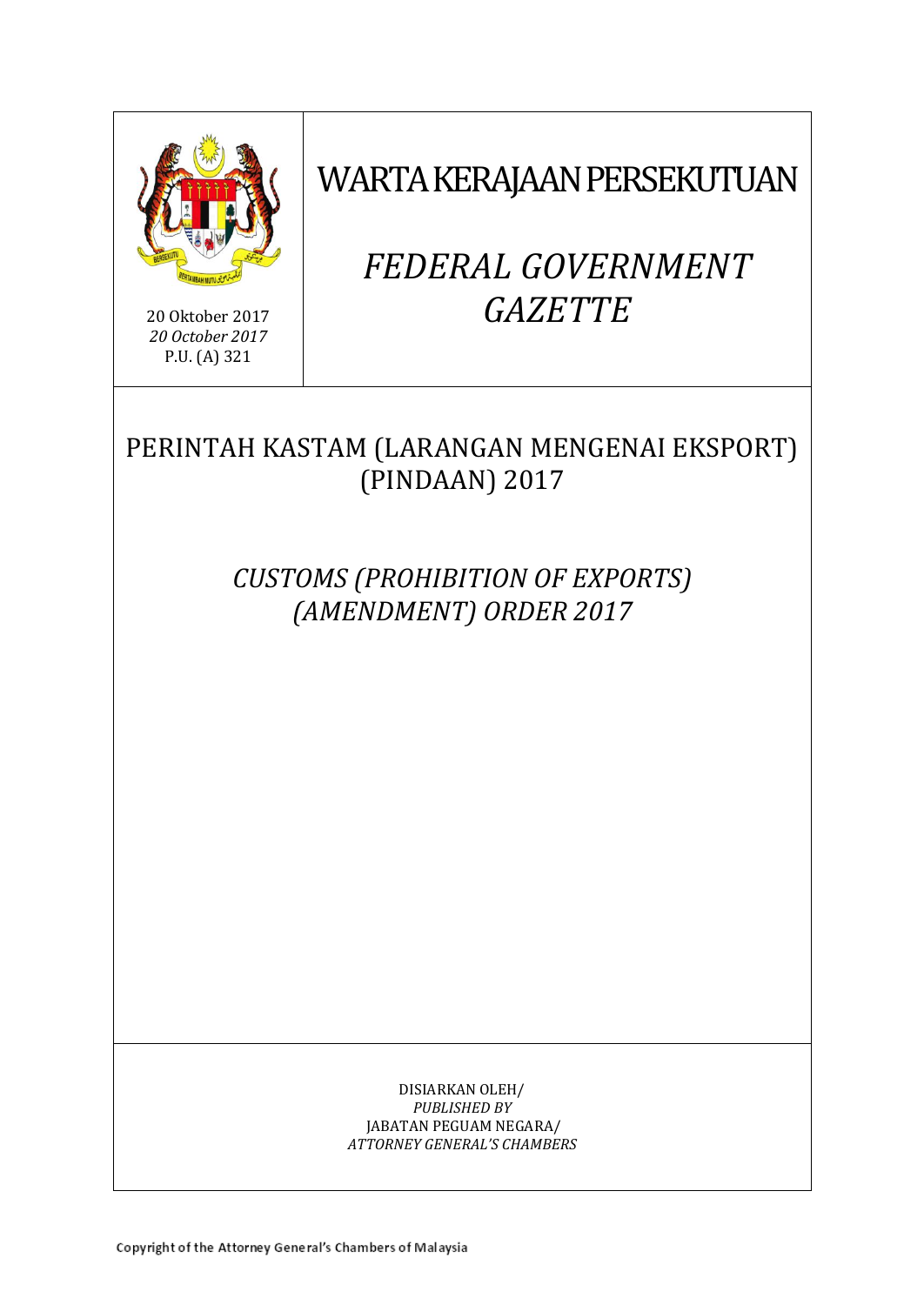# AKTA KASTAM 1967

# PERINTAH KASTAM (LARANGAN MENGENAI EKSPORT) (PINDAAN) 2017

PADA menjalankan kuasa yang diberikan oleh subseksyen 31(1) Akta Kastam 1967 [*Akta 235*], Menteri membuat perintah yang berikut:

# **Nama dan permulaan kuat kuasa**

1. (1) Perintah ini bolehlah dinamakan **Perintah Kastam (Larangan Mengenai Eksport) (Pindaan) 2017**.

(2) Perintah ini mula berkuat kuasa pada 23 Oktober 2017.

# **Pindaan perenggan 7**

2. Perintah Kastam (Larangan Mengenai Eksport) 2017 [*P.U. (A) 102/2017*], yang disebut "Perintah ibu" dalam Perintah ini, dipinda dalam perenggan 7, dalam subperenggan *(c)*, dengan menggantikan perkataan "subbutiran 37(2) dan 37(3)" dengan perkataan "subbutiran 36(2) dan 36(3)".

# **Pindaan Jadual Kedua**

- 3. Jadual Kedua kepada Perintah ibu dipinda—
	- *(a)* berhubung dengan butiran 3, dalam ruang (3)—
		- (i) dengan memasukkan selepas subkepala "1511.90.20 00" subkepala yang berikut:

"1511.90.31 00, 1511.90.32 00"; dan

(ii) dengan memasukkan selepas subkepala "1511.90.39 00" subkepala "1511.90.41 00";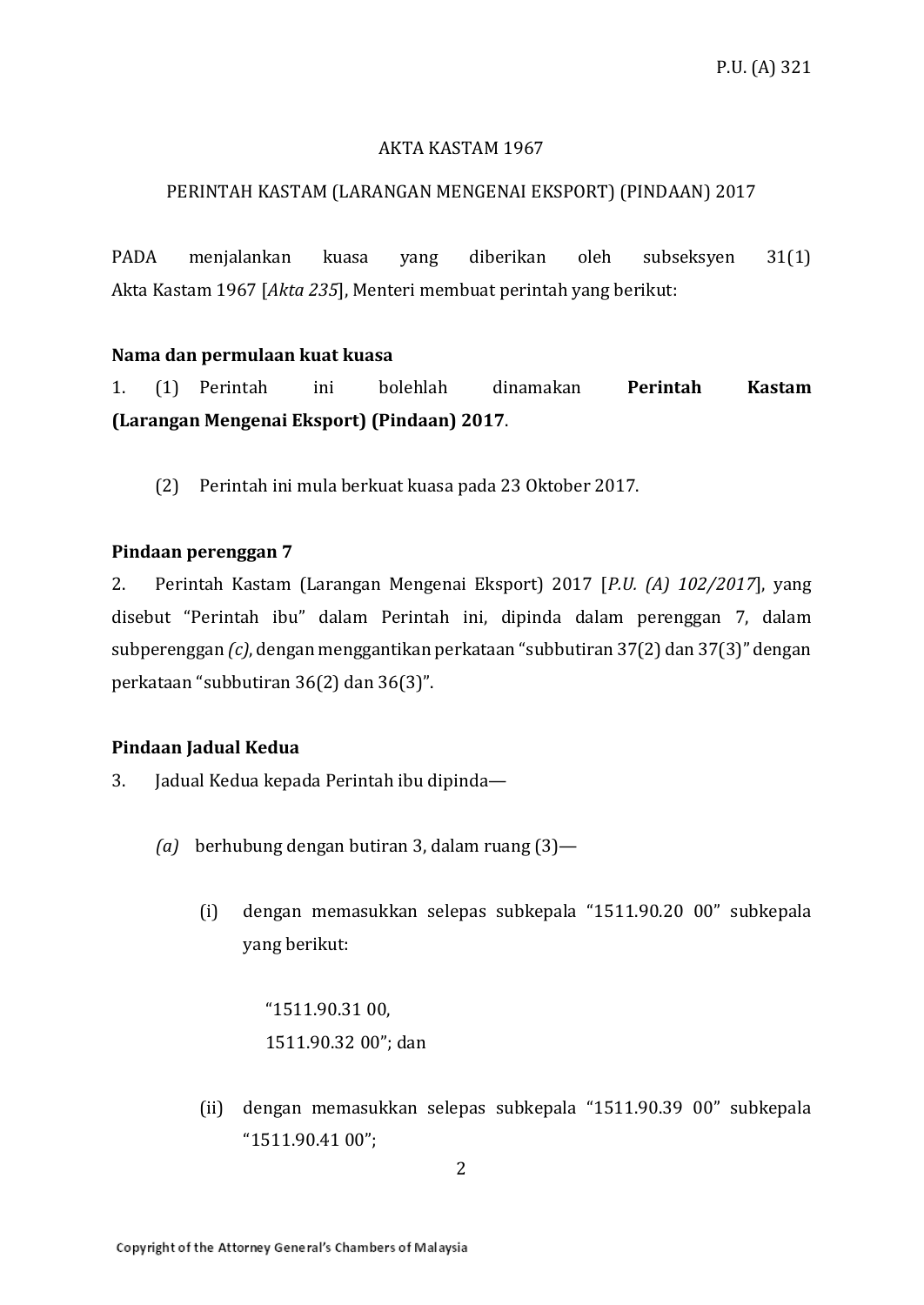*(b)* berhubung dengan subbutiran 7(5), dalam ruang (3), dengan menggantikan subkepala "2703.00 000" dengan subkepala yang berikut:

> "2703.00.10 00, 2703.00.20 00";

*(c)* berhubung dengan subbutiran 20(14), dalam ruang (3), dengan menggantikan kepala "30.03" dan "30.04" dengan subkepala yang berikut:

> "3003.41.00 10, 3003.41.00 90, 3003.42.00 10, 3003.42.00 90, 3004.41.00 00, 3004.42.00 00"; dan

- *(d)* berhubung dengan butiran 21—
	- (i) dalam subbutiran (6), dalam ruang (2), dengan menggantikan perkataan " $(C_2HF_3C_{12})$ " dengan perkataan " $(C_2HF_3Cl_2)$ ";
	- (ii) dalam subbutiran (12), dalam ruang (2), dengan menggantikan perkataan "HCFC-133" dengan perkataan "HCFC-133 Chlorotrifluoroethane  $(C_2H_2F_3CI)$ "; dan
	- (iii) dengan memotong subbutiran (13) dan butir-butir yang berhubungan dengannya.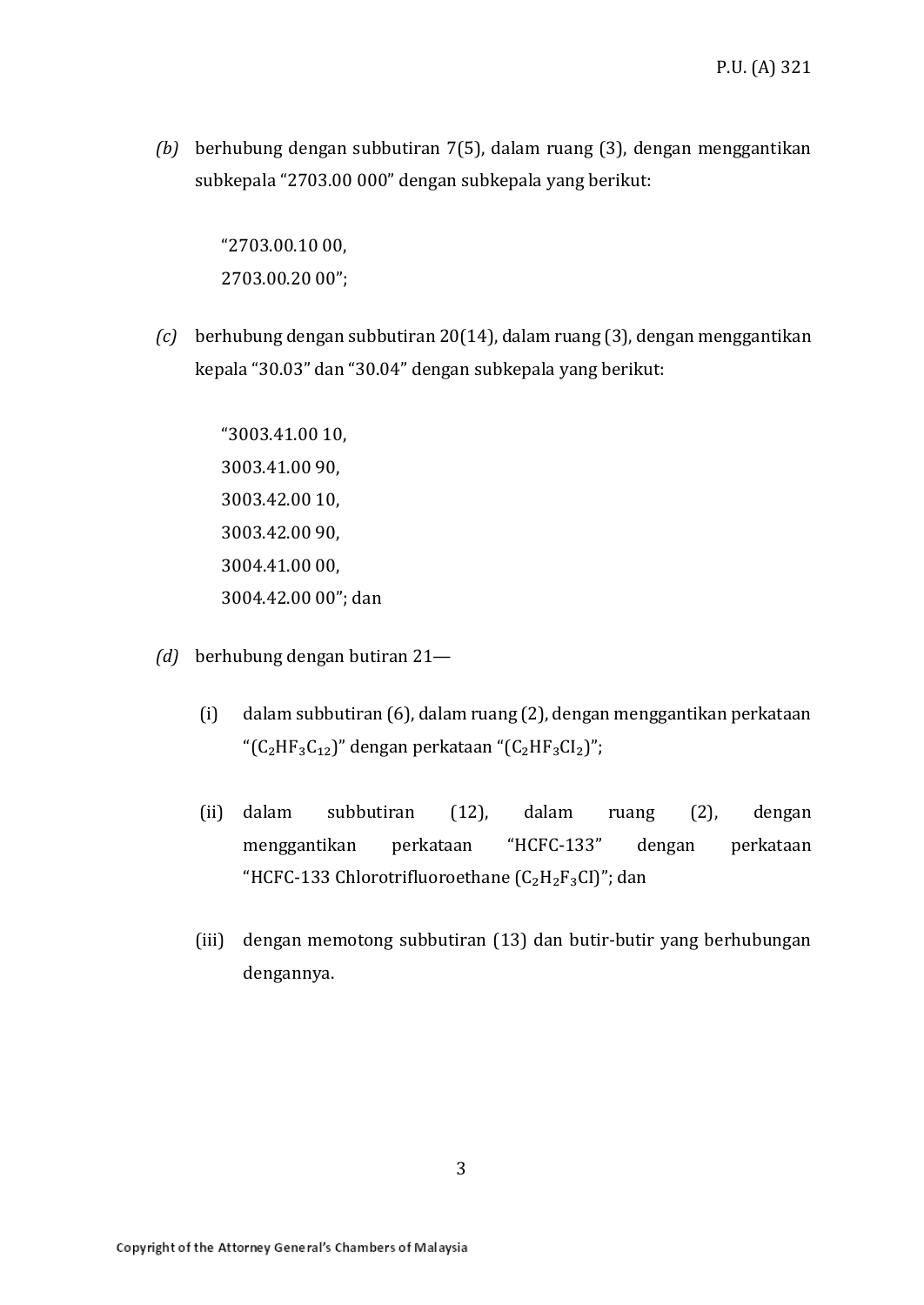# **Pindaan Jadual Ketiga**

- 4. Jadual Ketiga kepada Perintah ibu dipinda dalam Bahagian I—
	- *(a)* berhubung dengan subbutiran 8(1), dalam ruang (3), dengan memotong subkepala "2103.90.11 00" dan "2103.90.13 00";
	- *(b)* berhubung dengan butiran 29, dalam ruang (3), dengan menggantikan subkepala "9306.30 100" dengan subkepala "9306.30.11 00";
	- *(c)* berhubung dengan butiran 31—
		- (i) berhubung dengan perenggan (1)*(h)*, dalam ruang (3), dengan menggantikan subkepala "2620.19.00 00" dan "7902.00.00 00" dengan kepala "26.20";
		- (ii) berhubung dengan perenggan (2)*(c)*, dalam ruang (3), dengan menggantikan kepala "38.25" dengan subkepala "3825.20.00 00";
		- (iii) berhubung dengan perenggan (3)*(u)*, dalam ruang (2), dengan menggantikan perkataan "waste" dengan perkataan "wastes"; dan
		- (iv) berhubung dengan subbutiran (4)—
			- (A) berhubung dengan perenggan *(c)*, dalam ruang (3), dengan memotong subkepala "3006.91.00 00" dan "3006.92.10 00";
			- (B) berhubung dengan perenggan *(d)*, dalam ruang (3), dengan menggantikan subkepala "3525.30.10 00" dengan subkepala "3825.30.10 00";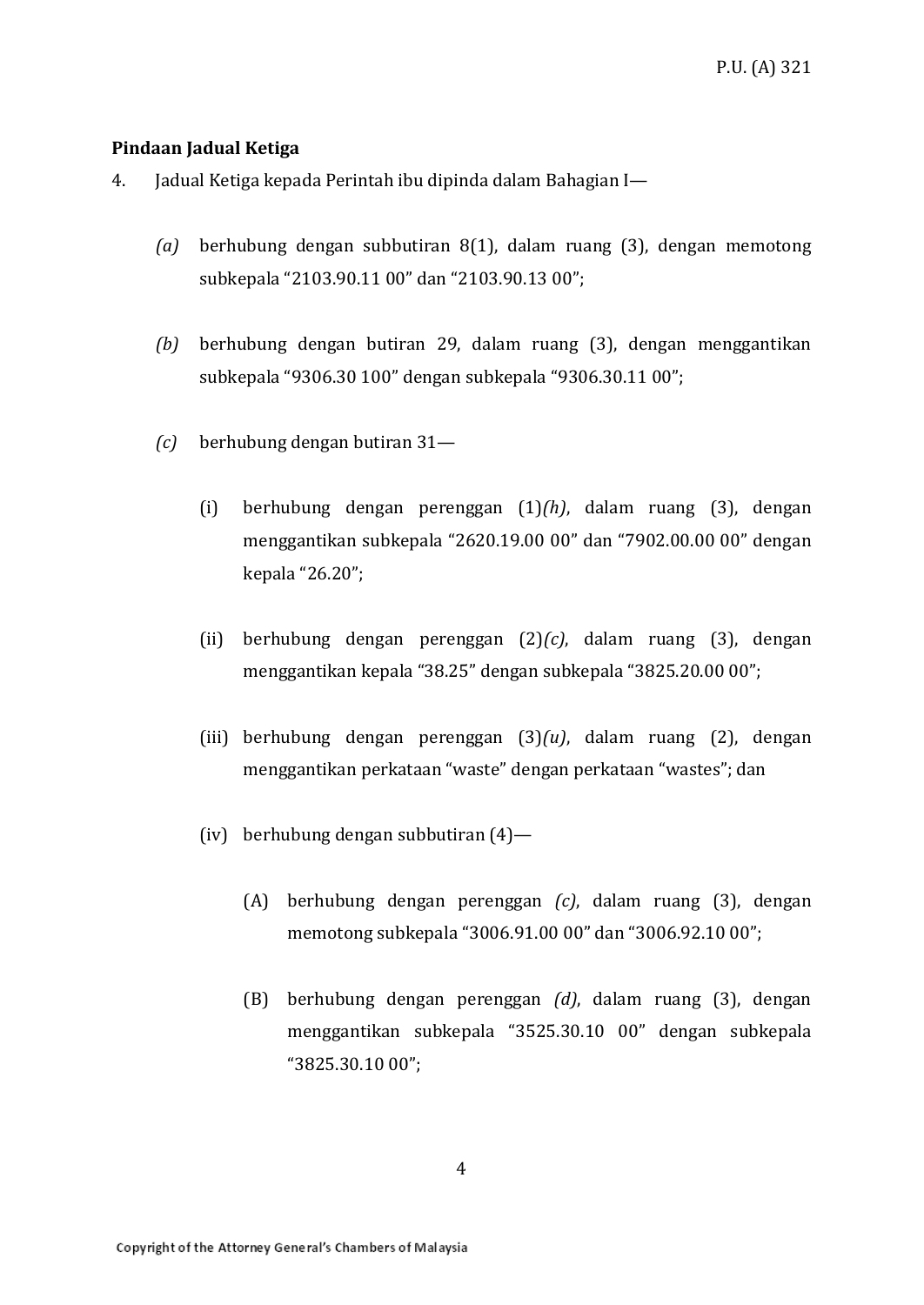- (C) berhubung dengan perenggan *(i)*, dalam ruang (3), dengan memotong kepala "73.10", "74.19", "75.05", "76.12" dan "78.06", dan subkepala "7611.00.00 00" dan "7907.00.99 00"; dan
- (D) berhubung dengan perenggan *(j)*, dalam ruang (3), dengan memotong perkataan "Chapter 48";
- *(d)* berhubung dengan subbutiran 32(1), 32(2), 32(3), 32(4), 32(5), 32(6), 32(7), 32(8), 32(9) dan 32(10), perenggan 32(11)*(a)*, *(b)* dan *(c)*, subbutiran 32(12), 32(13), 32(14), 32(15), 32(16), 32(17), 32(18), 32(19), 32(20), 32(21), 32(22), 32(23), 32(24), 32(25), 32(26), 32(27), 32(28) dan 32(29), dalam ruang (3), dengan menggantikan subkepala "3808.50" dengan subkepala "3808.52";
- *(e)* berhubung dengan butiran 37, dalam ruang (2), dengan memotong perkataan "(Less than five years from the date of the manufactured that are functioning)";
- *(f)* berhubung dengan butiran 38—
	- (i) dalam ruang (2), dengan memotong perkataan "(Less than five years from the date of the manufactured that are functioning)"; dan
	- (ii) dalam ruang (3)—
		- (A) dengan menggantikan subkepala "8450.12.00 00" dengan subkepala "8450.12.10 00" dan "8450.12.90 00"; dan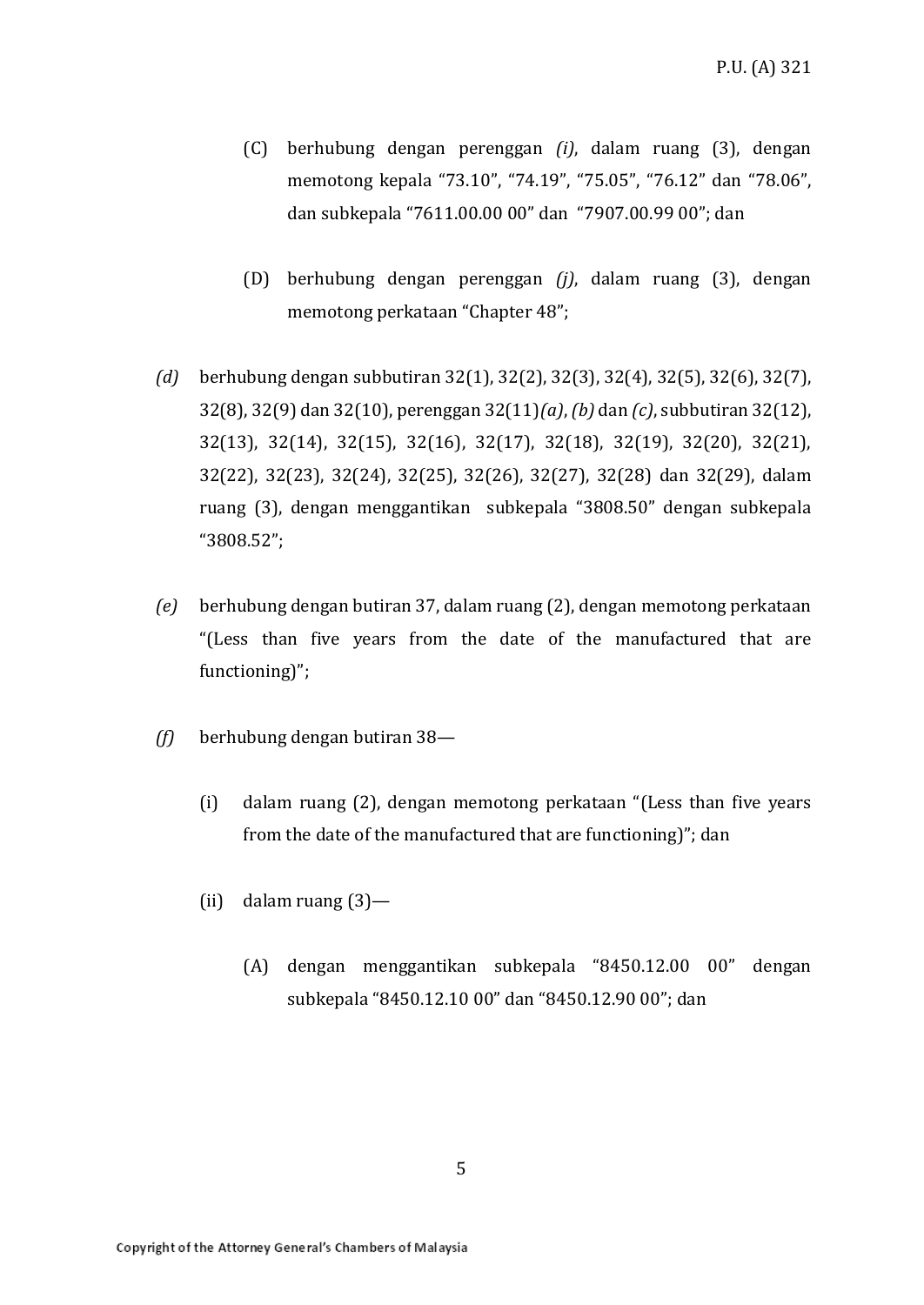(B) dengan menggantikan subkepala "8450.19.10 00" dengan subkepala yang berikut:

> "8450.19.11 00 8450.19.19 00, 8450.19.91 00, 8450.19.99 00";

- *(g)* berhubung dengan butiran 39, dalam ruang (2), dengan memotong perkataan "(Less than five years from the date of the manufactured that are functioning)";
- *(h)* berhubung dengan butiran 40—
	- (i) dalam ruang (2), dengan memotong perkataan "(Less than five years from the date of the manufactured that are functioning)"; dan
	- (ii) dalam ruang (3), dengan memotong subkepala "8418.30.10 00", "8418.30.90 00", "8418.40.10 00", "8418.40.90 00", "8418.61.00 00" dan "8418.69";
- *(i)* berhubung dengan butiran 41—
	- (i) dalam ruang (2), dengan memotong perkataan "(Less than five years from the date of the manufactured that are functioning)"; dan
	- (ii) dalam ruang (3), dengan memotong subkepala "8415.10.90 00"; dan
- *(j)* berhubung dengan butiran 43, dalam ruang (2), dengan memotong perkataan "(Less than five years from the date of the manufactured that are functioning)".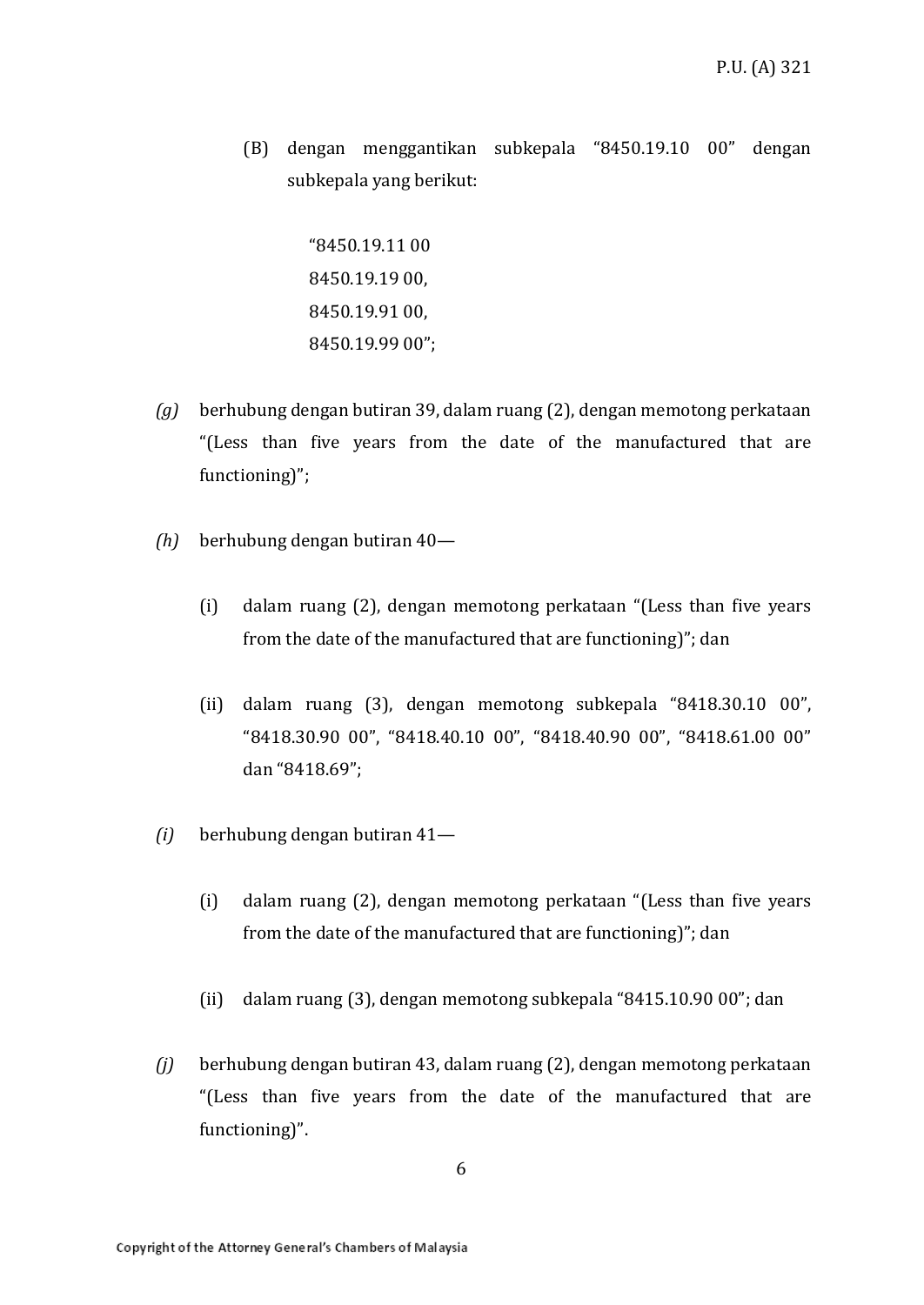Dibuat 13 September 2017 [SULIT KE.HT (96)669/15-36/Klt. 18/S.K. 42; Perb. 0.9060/18 (SJ. 22) Jld. 2 (SK.1); PN(PU2)338C/XXVIII]

> DATUK SERI JOHARI BIN ABDUL GHANI *Menteri Kewangan Kedua*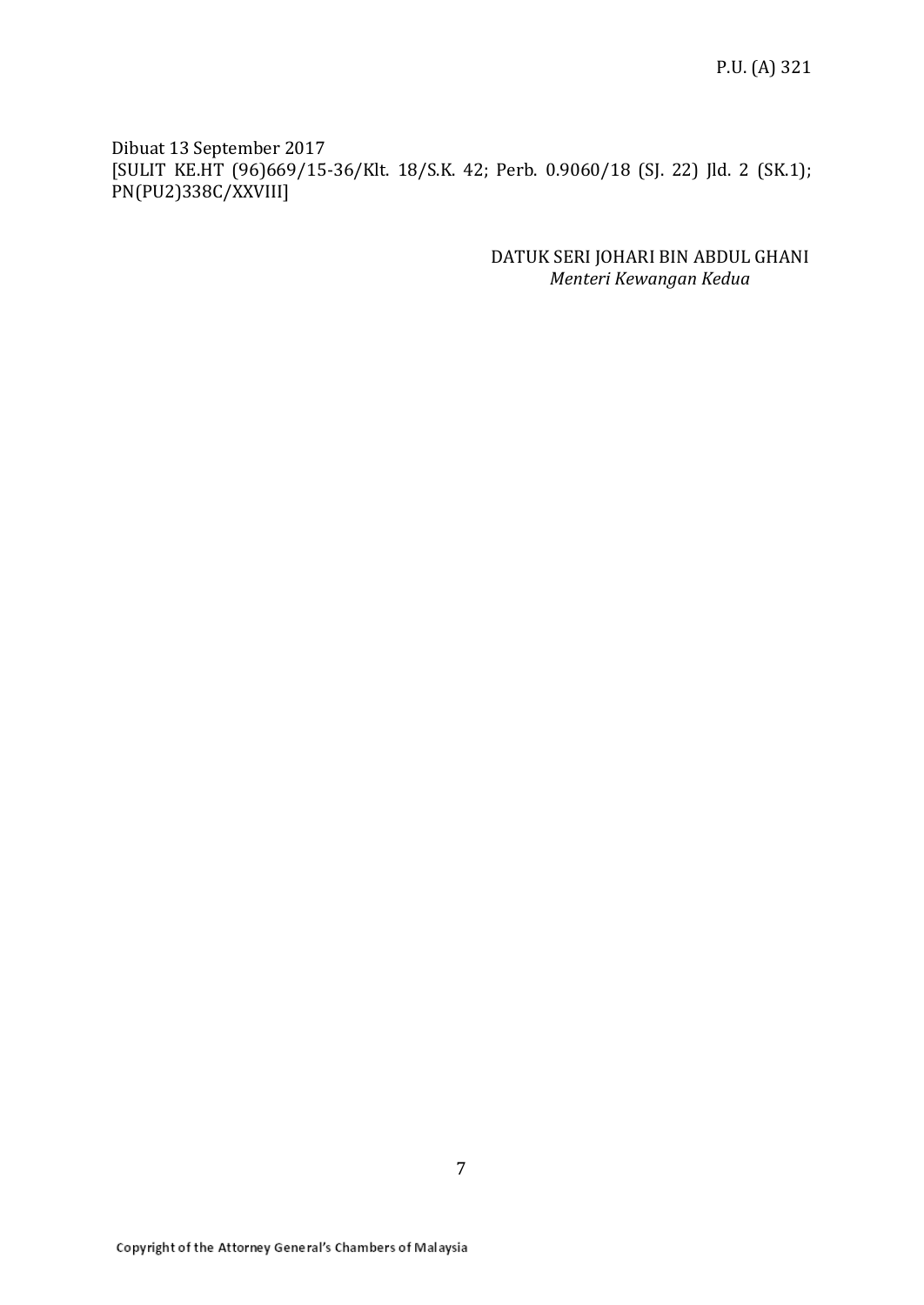#### CUSTOMS ACT 1967

#### CUSTOMS (PROHIBITION OF EXPORTS) (AMENDMENT) ORDER 2017

IN exercise of the powers conferred by subsection 31(1) of the Customs Act 1967 [*Act 235*], the Minister makes the following order:

#### **Citation and commencement**

1. (1) This order may be cited as the **Customs (Prohibition of Exports) (Amendment) Order 2017**.

(2) This Order comes into operation on 23 October 2017.

#### **Amendment of paragraph 7**

2. The Customs (Prohibition of Exports) Order 2017 [*P.U. (A) 102/2017*], which is referred to as the "principal Order" in this Order, is amended in paragraph 7, in subparagraph *(c)*, by substituting for the words "subitems 37(2) and 37(3)" the words "subitems 36(2) and 36(3)".

#### **Amendment of Second Schedule**

- 3. The Second Schedule to the principal Order is amended—
	- *(a)* in relation to item 3, in column (3)—
		- (i) by inserting after subheading "1511.90.20 00" the following subheadings:

"1511.90.31 00, 1511.90.32 00"; and

(ii) by inserting after subheading "1511.90.39 00" subheading "1511.90.41 00";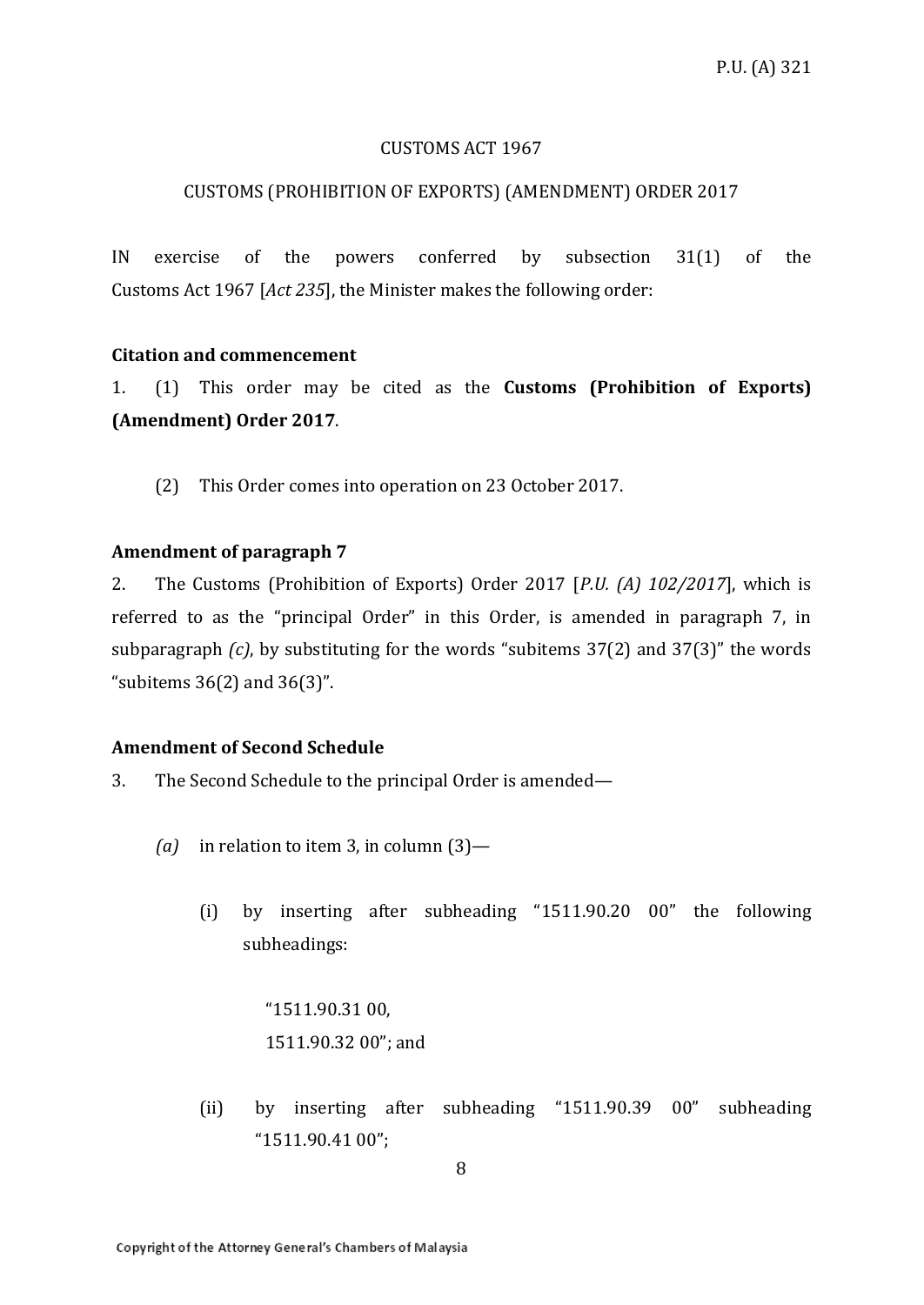*(b)* in relation to subitem 7(5), in column (3), by substituting for subheading "2703.00 000" the following subheadings:

"2703.00.10 00, 2703.00.20 00";

*(c)* in relation to subitem 20(14), in column (3), by substituting for headings "30.03" and "30.04" the following subheadings:

> "3003.41.00 10, 3003.41.00 90, 3003.42.00 10, 3003.42.00 90, 3004.41.00 00, 3004.42.00 00"; and

- *(d)* in relation to item 21—
	- (i) in relation to subitem (6), in column (2), by substituting for the words " $(C_2HF_3C_{12})$ " the words " $(C_2HF_3Cl_2)$ ";
	- (ii) in relation to subitem (12), in column (2), by substituting for the words "HCFC-133" the words "HCFC-133 Chlorotrifluoroethane  $(C_2H_2F_3CI)$ "; and
	- (iii) by deleting subitem (13) and the particulars relating to it.

#### **Amendment of Third Schedule**

4. The Third Schedule to the principal Oder is amended in Part I—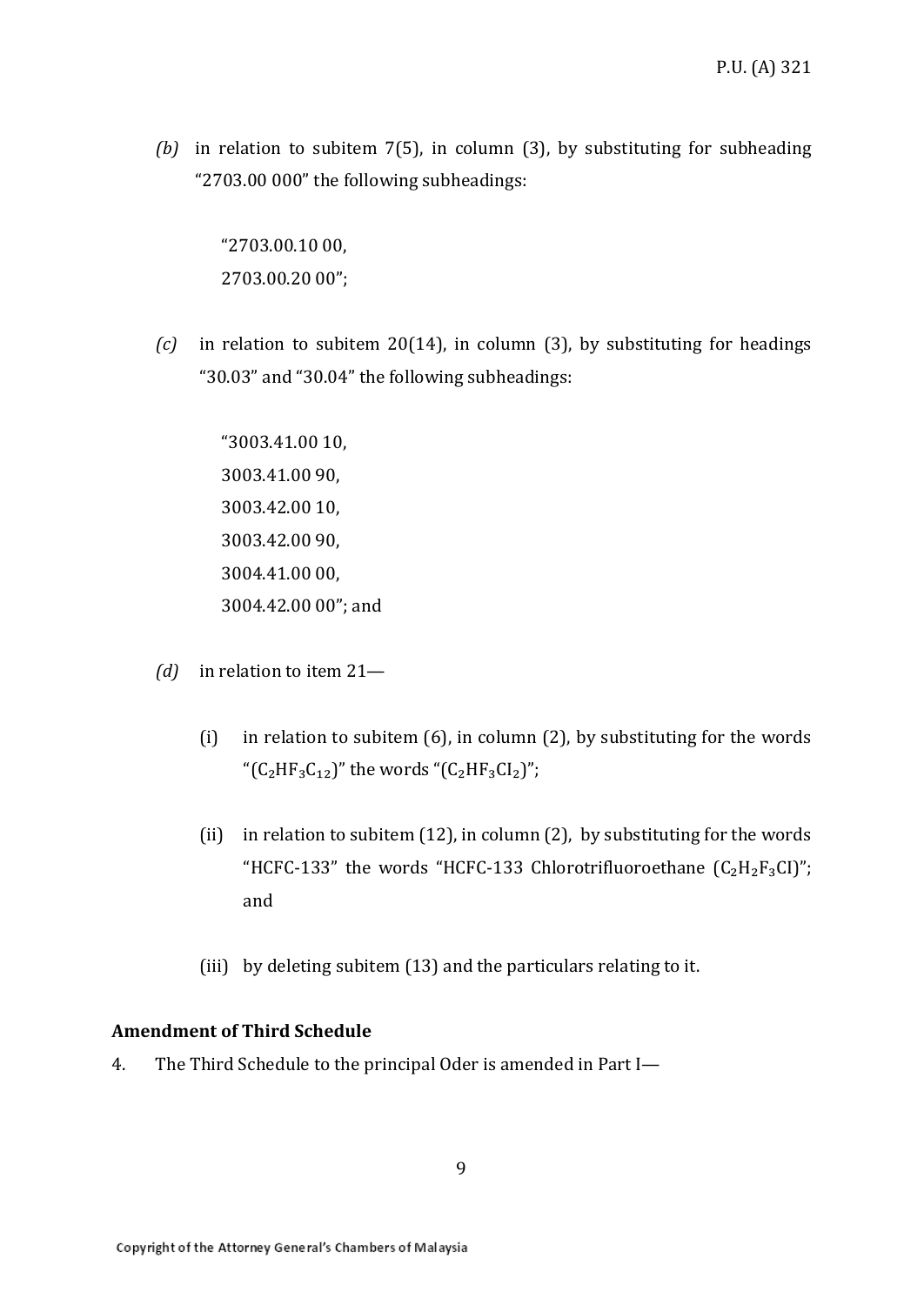- *(a)* in relation to subitem 8(1), in column (3), by deleting subheadings "2103.90.11 00" and "2103.90.13 00";
- *(b)* in relation to item 29, in column (3), by substituting for subheading "9306.30 100" subheading "9306.30.11 00";
- *(c)* in relation to item 31—
	- (i) in relation to paragraph (1)*(h)*, in column (3), by substituting for subheading "2620.19.00 00" and "7902.00.00 00" heading "26.20";
	- (ii) in relation to paragraph (2)*(c)*, in column (3), by substituting for heading "38.25" subheading "3825.20.00 00";
	- (iii) in relation to paragraph  $(3)(u)$ , in column  $(2)$ , by substituting for the word "waste" the word "wastes";
	- (iv) in relation to subitem  $(4)$ 
		- (A) in relation to paragraph *(c)*, in column (3), by deleting subheadings "3006.91.00 00" and "3006.92.10 00";
		- (B) in relation to paragraph *(d)*, in column (3), by substituting for subheading "3525.30.10 00" subheading "3825.30.10 00";
		- (C) in relation to paragraph *(i)*, in column (3), by deleting headings "73.10", "74.19", "75.05", "76.12" and "78.06", and subheadings "7611.00.00 00" and "7907.00.99 00"; and
		- (D) in relation to paragraph *(j)*, in column (3), by deleting the words "Chapter 48";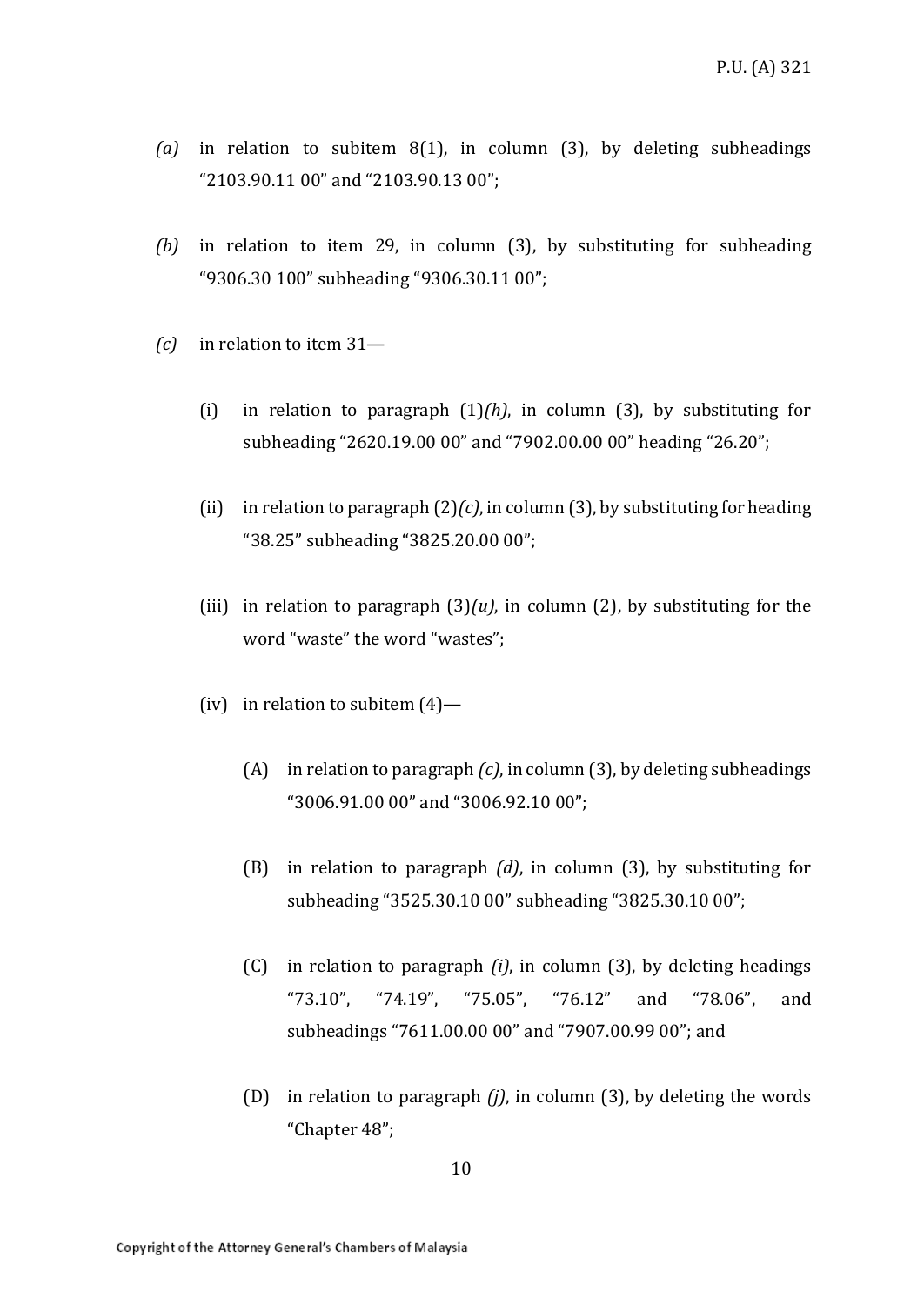- *(d)* in relation to subitems 32(1), 32(2), 32(3), 32(4), 32(5), 32(6), 32(7), 32(8), 32(9) and 32(10), paragraphs 32(11)*(a)*, *(b)* and *(c)*, subitems 32(12), 32(13), 32(14), 32(15), 32(16), 32(17), 32(18), 32(19), 32(20), 32(21), 32(22), 32(23), 32(24), 32(25), 32(26), 32(27), 32(28) and 32(29), in column (3), by substituting for subheading "3808.50" subheading "3808.52";
- *(e)* in relation to item 37, in column (2), by deleting the words "(Less than five years from the date of the manufactured that are functioning)";
- *(f)* in relation to item 38—
	- (i) in column (2), by deleting the words "(Less than five years from the date of the manufactured that are functioning)"; and
	- (ii) in column  $(3)$ 
		- (A) by substituting for subheading "8450.12.00 00" subheadings "8450.12.10 00" and "8450.12.90 00"; and
		- (B) by substituting for subheading "8450.19.10 00" the following subheadings:

"8450.19.11 00 8450.19.19 00, 8450.19.91 00, 8450.19.99 00";

*(g)* in relation to item 39, in column (2), by deleting the words "(Less than five years from the date of the manufactured that are functioning)";